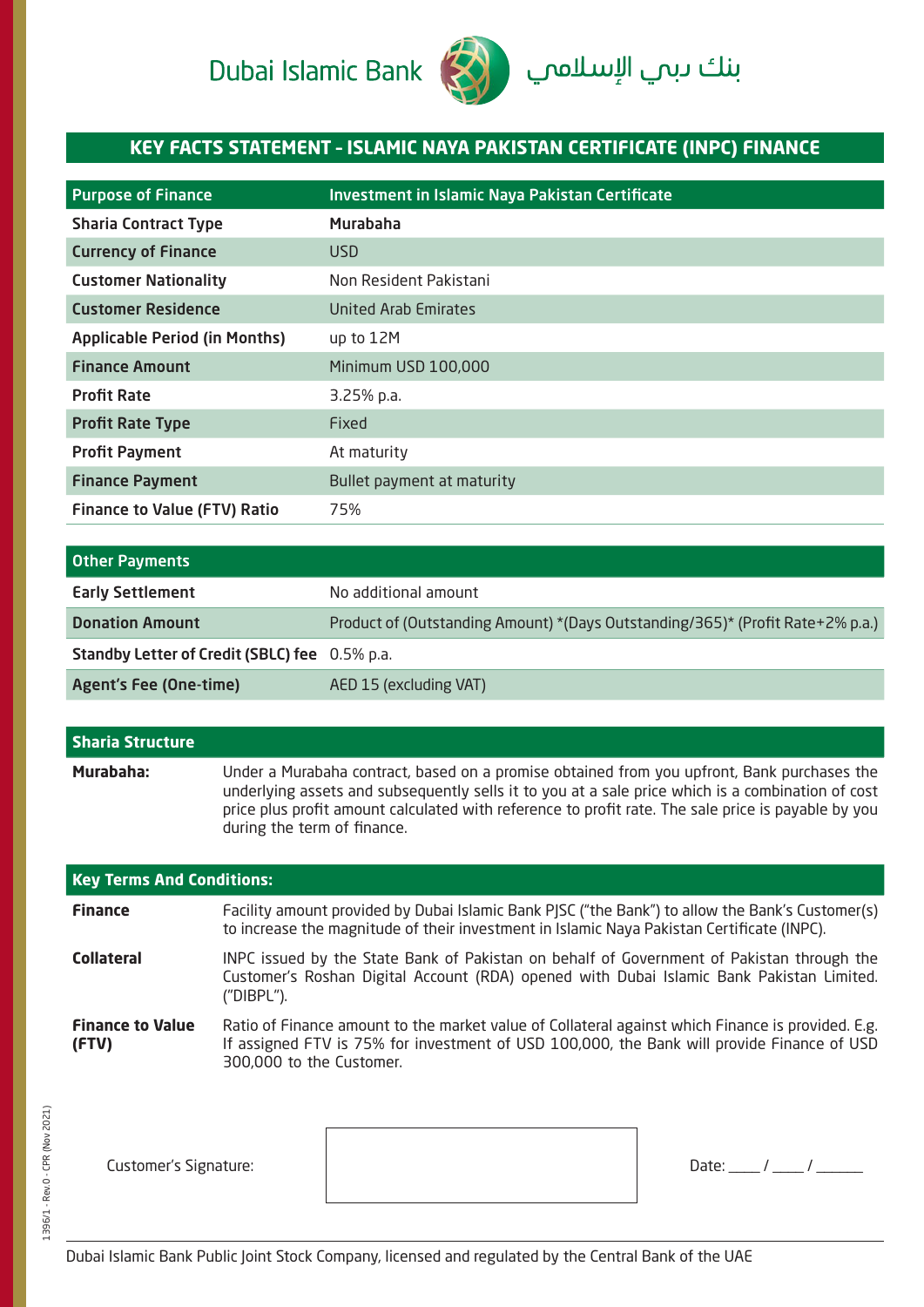

| <b>Margin Call</b>                   | The threshold at which the Bank deems the Credit Risk linked to Government of Pakistan to have<br>increased to perilous levels. In such an event, the Bank may immediately accelerate all amounts<br>due under the Finance and liquidate the investment unless the Customer chooses to make a cash<br>payment or provide any other investment, acceptable to the Bank, within 5 business days of the<br>Bank's notice of a Margin Call. |
|--------------------------------------|-----------------------------------------------------------------------------------------------------------------------------------------------------------------------------------------------------------------------------------------------------------------------------------------------------------------------------------------------------------------------------------------------------------------------------------------|
| <b>Secured</b><br><b>Obligations</b> | Investment for which Finance is availed will be held under lien with DIBPL until the Finance is fully<br>settled. The Bank may dispose of the Investment in the event of failure to service Margin Call or<br>repay Finance at maturity. Any outstanding amounts due under the Finance may be settled from<br>your RDA held through DIBPL or any other account held by you at the Bank.                                                 |
| <b>Notice Period</b>                 | The Bank may amend the terms and conditions of INPC Finance subject to sixty (60) calendar<br>days' notice except for notice related to Margin Calls which have to be satisfied in terms of the<br>specific notice.                                                                                                                                                                                                                     |
| <b>Other Payments</b>                | SBLC fee of 0.5% p.a. on the Finance amount will be payable by you to DIBPL to create security<br>over the Collateral.                                                                                                                                                                                                                                                                                                                  |
|                                      | One-time Agent's Fee of AED 15 (excluding VAT) will be payable by you to Back Office FZ LLC for<br>Murabaha transactions on DMCC Tradeflow (Islamic).                                                                                                                                                                                                                                                                                   |
| <b>Key Risks:</b>                    |                                                                                                                                                                                                                                                                                                                                                                                                                                         |
| <b>Credit Risk</b>                   | INPC for which Finance is availed is backed by the Government of Pakistan. The investment could<br>be subject to lower returns than indicated, delayed payment at maturity or in extreme cases<br>default by the issuer resulting in erosion of your capital.                                                                                                                                                                           |
| <b>Collateral Risk</b>               | Underlying investment can be liquidated by the Bank, if the Finance remains outstanding at<br>maturity or in the event of failure to service a Margin Call.                                                                                                                                                                                                                                                                             |
| <b>Liquidity Risk</b>                | You may not be able to sell your investment in the normal course of business or in the event of<br>a Margin Call scenario, due to its illiquid nature and may have to fund your shortfall using other<br>sources including Cash and Deposits.                                                                                                                                                                                           |
| <b>Taxation Risk</b>                 | The withholding tax, on investment in INPC for which Finance is availed, may change resulting in<br>lower returns due to higher than expected taxation amount.                                                                                                                                                                                                                                                                          |
| <b>Repatriation Risk</b>             | INPC Finance availed by you has to be repaid at maturity even if the remittance of maturity<br>proceeds is delayed by the State Bank of Pakistan.                                                                                                                                                                                                                                                                                       |
| <b>Reputation Risk</b>               | If any dues on the availed Finance remains outstanding for more than sixty (60) days, you will<br>be reported to the Central Bank and AI Etihad Credit Bureau (AECB), which could impact your<br>creditworthiness assessment within the UAE.                                                                                                                                                                                            |
| <b>Sharia Risk</b>                   | INPC Finance is determined as Sharia compliant by the Bank's Internal Sharia Supervisory<br>Committee (ISSC). You should also make your own independent assessment as to the Sharia<br>compliance of the INPC Finance with all its applicable documentation and process and not call into<br>question its Sharia compliance in any forum.                                                                                               |
| <b>WARNINGS:</b>                     | INPC Finance could result in partial or, in extreme cases, total loss of your own contribution for the<br>investment in INPC underlying the Finance.                                                                                                                                                                                                                                                                                    |
|                                      | At maturity, you will have to make payment for all your obligations under Finance even if the<br>proceeds from INPC investment are not received.                                                                                                                                                                                                                                                                                        |
|                                      | Failure to meet your payments obligations on time may negatively affect your credit rating, which<br>will limit your ability to access financing in the future.                                                                                                                                                                                                                                                                         |

Customer's Signature: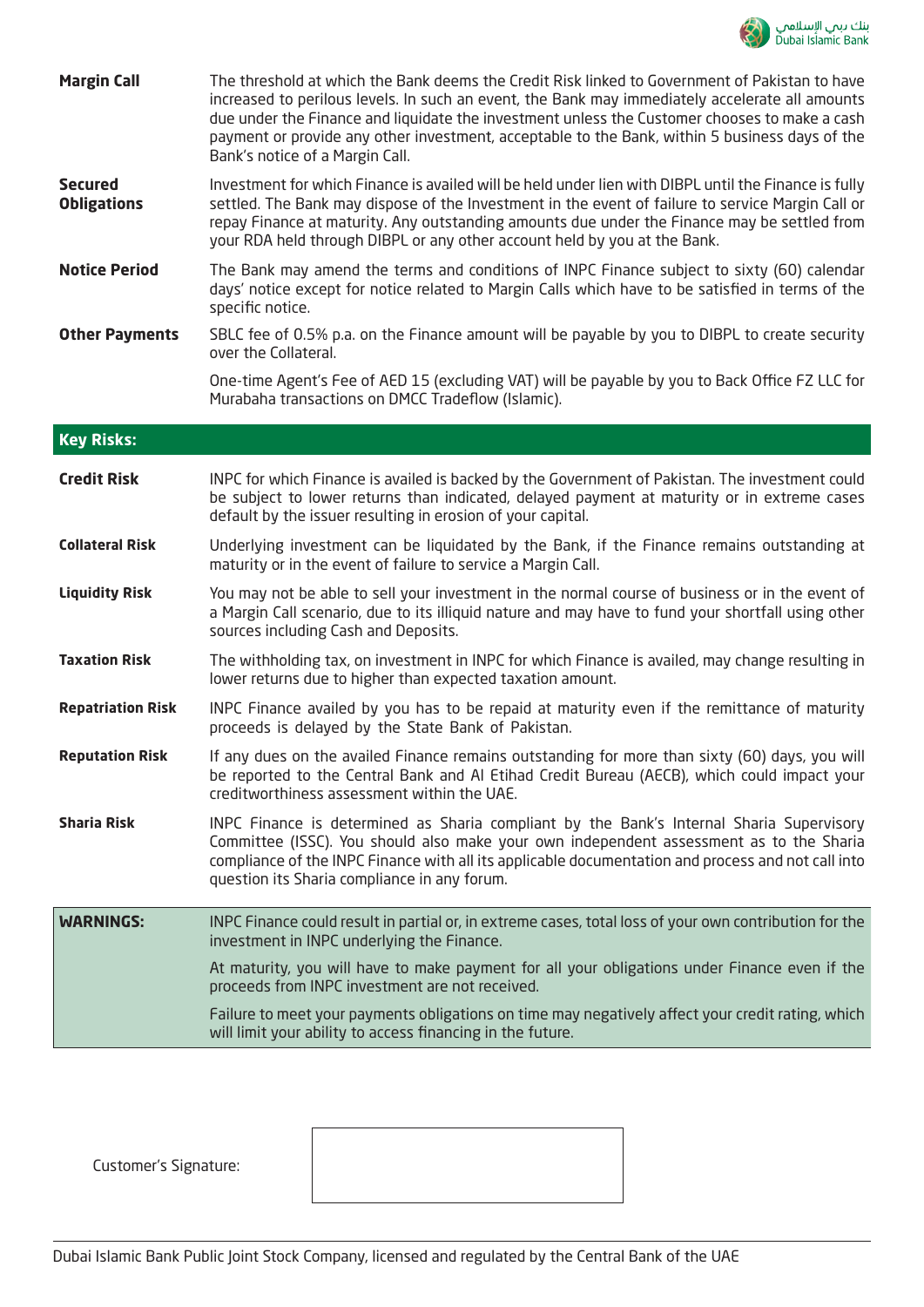

#### **How to Complain to us?**

- Any branch
- If assigned to your bank account, your dedicated relationship manager
- Phone Banking (+971 4 609 2222)
- Internet and Mobile Banking
- E-mail: Contactus@dib.ae
- Our Website Complaint Form
- By post: Complaints Management Unit, Dubai Islamic Bank, PO Box 1080, Dubai, UAE

We will acknowledge your complaint within 2 business days and strive to respond to your complaint within an estimated average of 5 business days.

#### **Disclaimer:**

This document has been issued by Dubai Islamic Bank PJSC ("the Bank") – regulated by the Central Bank of the United Arab Emirates. The information contained in the document has been compiled with the objective of summarizing the key features of the product to confirm the Customer's understanding of the product before the Customer's application is received and reviewed by the Bank. It does not constitute (i) a recommendation, an offer or a solicitation to avail Finance from the Bank to invest in financial product or (ii) legal, tax, regulatory, financial or accounting advice. Neither the Bank nor any of its affiliates or respective directors, officers, employees, representatives, delegates or agents makes any express or implied representation or warranty as to (i) the advisability of purchasing or entering into any product (ii) the results to be obtained by any Customer or (iii) any other matter. Any decision to avail Investment Product Finance should be based upon (i) Terms and Conditions of the relevant Finance document that will be subsequently signed between the Bank and you; (ii) an independent analysis of the information contained in the associated prospectus, offering document or other legal document, together with the Customer's understanding of the terms and conditions of the investment for which Finance is availed. The Customer is responsible for consulting his/its own legal, tax or financial advisors for this purpose.

Customer's Signature: